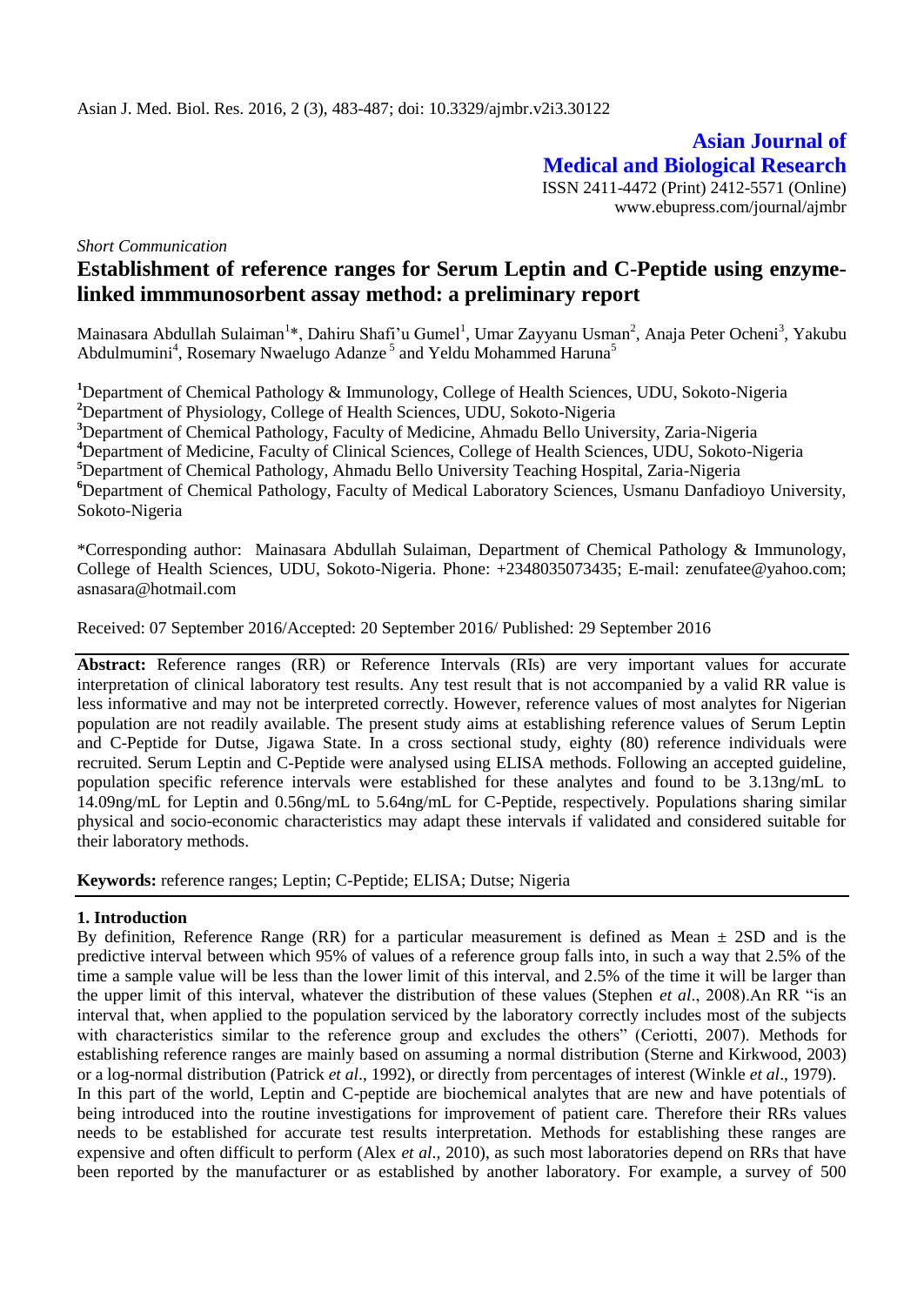laboratories in 2001 by College of American Pathologists (CAP) found that 390 laboratories (78%) adopted manufacturers' values for reference intervals (Friedberg *et al*., 2007).

In the above mentioned survey, 163 laboratories conducted an internal study of healthy subjects to establish reference intervals. Of these laboratories, about one half tested between  $21 - 50$  samples and one quarter tested more than 100 samples. Methods for verifying reported RRs for adoption are relatively more simple studies and require only 20 healthy subjects to recruit (CLSI, 2008). However, it has been recommended that RRs be established for each and every Population, community and/or laboratory (Alex *et al*., 2010) becausethere are some biological differences in serum analytes levels of populations as a result of several factors including ethnic, racial, socio-economic and/or physical (El-Hazmi and Warsy, 2001).

Leptin is a 16KDa protein hormone that plays a key role in regulating energy intake and energy expenditure, including appetite and metabolism (Tracy et al., 2002). It is a hormone made by adipose cells that helps to regulate energy balance by inhibiting hunger. The biological effects of leptin action suggest its potential diagnostic and therapeutic utility in a variety of pathologic states, including obesity, diabetes and their comorbid diseases (Martins, 2006).

C-peptide is a short 31-amino-acids polypeptide that connects insulin's A-chain to its B-chain in the proinsulin molecule (Wahren *et al*., 2000). Patients with diabetes mellitus may have their C-peptide levels measured as a means of distinguishing type 1 diabetes from type 2 diabetes or Maturity Onset Diabetes of the Young (MODY) (Jones and Hattersy, 2013). C-peptide and insulin are secreted in equimolar amounts; however, C-peptide does not undergo significant hepatic extraction but is renally eliminated and therefore persists longer in the peripheral circulation. Thus, C-peptide has longer half-life (> 30 minutes) and less fluctuation serum levels compared to insulin (5 minutes half-life) (Rubenstein *et al*., 1969). Hence, measurements of C-peptide more accurately reflect pancreatic insulin secretion rates than insulin (Clark, 1999). Moreover, C-peptide concentration is independent of exogenous insulin and is not subject to interference from insulin auto-antibodies induced by insulin therapy (Schultess *et al*., 2009). However, this study aims at establishing reference ranges of serum Leptin and Serum C-Peptide levels for the inhabitants of Dutse, North-West Nigeria.

# **2. Materials and Methods**

The study was conducted in Dutse, Jigawa State, North-West Nigeria. A total of eighty (80) reference subjects were recruited. These included individuals of both sexes (forty adult males and forty adult females), chosen from Dutse, Jiagawa state, North-West Nigeria. The subjects were selected using a direct method as described by the United States National Committee on laboratory Standards (NCCLS) Guidance Document C28A2. Accordingly, for most analytes, the lower and upper reference limits were assumed to demarcate the estimated 2.5th and 97.5th percentiles of the underlying distribution of values (Sasse *et al*., 2000). Ethical approval for the study was given by the Ethics and Research Committee of the Rasheed Shakoni Specialist Hospital, Dutse, Jigawa state. Informed consent was obtained from each subject prior to the commencement of study. From each selected subject, a total of five millilitres (5.0ml) of venous blood specimen was collected into a sterile vacutainer and allowed to clot at room temperature  $(25^{\circ}C)$ . Each sample was centrifuged at 300r.p.m. for five (5) minutes and the clear unhaemolysed sera were harvested and rapidly kept frozen at  $-20^{\circ}$ C until analysed for serum Leptin and C-peptide levels, respectively.

Serum Leptin was estimated using the leptin ELISA Kit (WKEA Med Supplies Company, China, a commercially prepared kit based on Sandwich Principle, as developed by Engvall *et al.*(1971).Serum C-Peptide was measured by C-Peptide ELISA kit from Monobind Inc, USA, based on Sandwich Principle, as modified by Wang *et al*. (2012).

Data entry and analysis were performed using MS Excel (2007) and Epi Info 7 (CDC, 2015). Reference intervals were determined using the methods described in the NCCLS guidelines (NCCLS 1992). The underlying assumption is that the 2.5th and 97.5th percentiles will contain 95% of the distributions of normal values in the reference population.

#### **3. Results**

Figures 1 and 2 display the Orgive of Leptin (ng) and C-peptide (ng/L) respectively of the eighty (80) reference individuals, while Table 1 summarizes the lower (2.5%) and upper limits (97.5%) of the two analytes.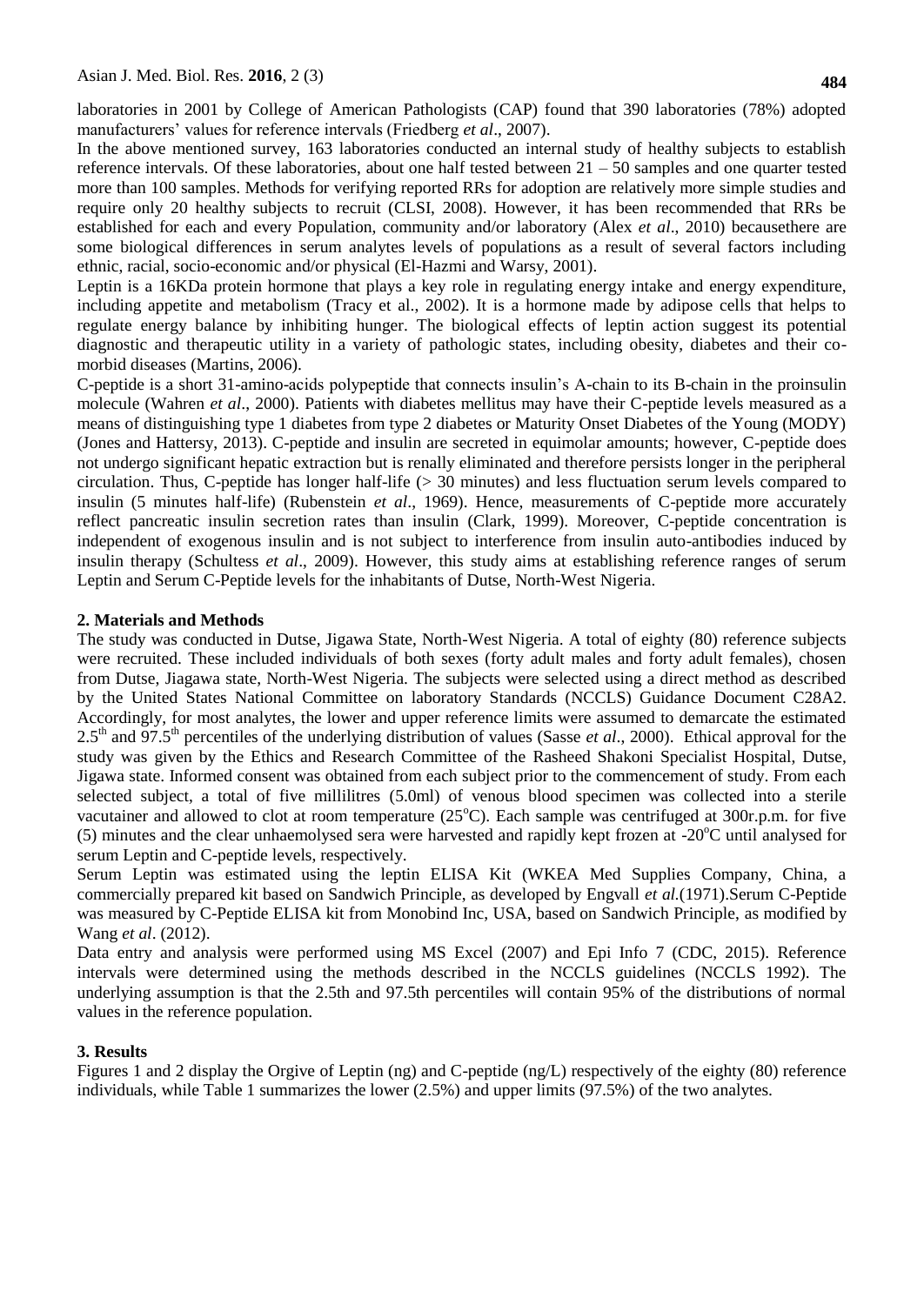

**Figure 1. Serum Leptin (ng/mL) Orgive of the reference population.**



**Figure 2. Serum C-Peptide (ng/mL) Orgive of the reference population.**

**Table 1. Reference values of Serum Leptin and C-Peptides in reference subjects (2.5 percentile lower limits and 97.5 percentile upper limits)**

| <b>Variables</b> | Leptin $(ng/mL)$ | $C$ -Peptide $(ng/mL)$ |
|------------------|------------------|------------------------|
| Low              | 2.12<br>3.13     | 0.56                   |
| <b>High</b>      | 14.09            | 5.64                   |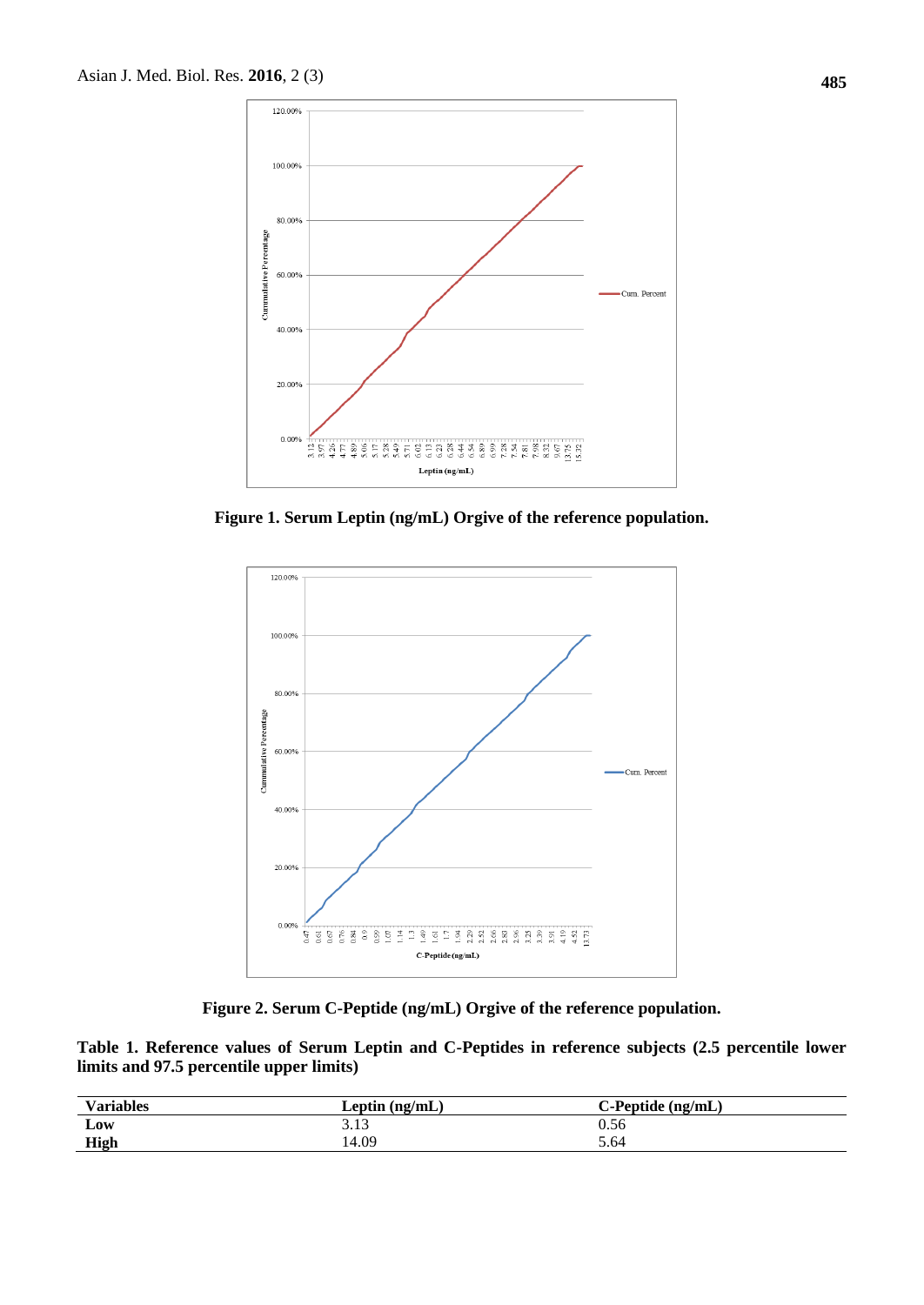# **4. Discussions**

Several researches have recommended the inclusion of serum Leptin (Abdelgadir *et al*., 2002; Sweeney, 2002; Van Gaal *et al*., 1999) and serum C-peptide (Jones and Hattersley, 2013) in the routine tests for management of diabetic and related patients. This prompted the need to establish reference ranges for these analytes. The present study established the lower and upper reference values of Serum Leptin and C-peptide for the studied population to help ininterpretation of laboratory results.

From the study, serum leptin lower and upper limit reference values were found to be 3.13 ng/mL and 14.09 ng/mL, respectively. Leptin reference values  $(3.13 - 14.09 \text{ ng/mL})$  agrees to some extent with 0.7 ng/mL (lower limit) and 18.3 ng/mL (upper limit) reported by Mayo Clinic US (1995 -2016). There was however, wide difference when compared with 8.95 ng/mL (lower limit) and 23.75 (upper limit) reported on the Spanish population (Teresa *et al*., 2015).

Similarly, Serum C-peptide lower and upper reference values were 0.56 and 5.64 ng/mL respectively. This is closely relatedto  $1.1$ ng/mL – 4.4 ng/mL reported by Mayo Clinic US (1995 -2016). It however differs significantly (especially in the higher reference limit) from the 0.51ng/mL - 2.72 ng/mL reported by Global Diabetes Community, UK (2016).

It is clear from the present study that it is important to establish reference values that are applicable to specific community/laboratory instead of adopting a reference value that is meant for another different community/laboratory. This is because, reference values as a measure of physiological function may be affected by several factors that varies from population to population or from one community to another in relation to several variables including diet, socio-economic conditions, genetics and physical environment; and to a large extent the laboratory method(s) for the estimation of such analyte (ADA, 2015).This further buttressed the statement of Alex *et al. (*2010).

# **5. Conclusions**

The reference values generated from this study can be used in Jigawa and its environs for proper interpretation of laboratory result of Leptin and C-Peptide in clinical management of diabetes and other related illness. It can also serve as a guide during some other health related activities such as screening population for diabetes etc. Populations sharing similar physical and socio-economic characteristics may adapt these intervals if validated and considered suitable for their laboratory methods.

#### **Conflict of interest**

None to declare.

#### **References**

- Abdelgadir M, M Elbagir, M Eltom, C Berne and B Ahre´n, 2002. Reduced leptin concentrations in subjects with type 2 diabetes mellitus in Sudan. Metabolism, 51:304–306.
- American Diabetes Association (ADA), 2015. Standards of medical care in Diabetes. "Diabetes Care, summary of revision" [http://www.diabetes.org/diabetescare.](http://www.diabetes.org/diabetescare) DOI: 10.2337/dc14- SO14 (Accessed 03 Jun, 2016), 37:14-64.
- Alex K, B Claudiu and WS David, 2010. Establishing reference intervals for clinical laboratory test results*.* Am. J. Clin. Pathol., DOI:10.1309/AJCPN5BMTSF1CDYP
- Ceriotti F, 2007. Prerequisites for use of common reference intervals. Clin. Biochem. Rev., 28:115-121.
- Clark PM, 1999. Assay for Insulin, Proinsulin and C-Peptide. Ann. Clin. Biochem., 36: 541 564.
- Clinical and Laboratory Standards Institute, 2008. Defining, Establishing, and Verifying Reference Intervals in the Clinical Laboratory; Approved Guideline. Third Edition. CLSI document C28-A3. Wayne, PA: Clinical and Laboratory Standards Institute; 2008.
- El-Hazmi Mohsen AF and S Warsy Arjumand, 2001. Normal reference values for haematological parameters, red cell indices, HbA2 and Hb F from early childhood through adolescence in Saudis. Annals of Saudi Med., 21:165–169.
- Engvall E and P Perlman, 1971. "Enzyme-Linked Immunosorbent Assay (ELISA). Quantitative assay of immunoglobulin G". Immunochemistry, 8: 871 – 874.
- Jones AG and AT Hattersley, 2013. The clinical utility of C-Peptide measurement in the care of patients with diabetes. Diabetic Medicine*,* 30: 803-817.
- Martin A. Crook, 2006. Clinical Chemistry and Metabolic Medicine. Seventh Edition. Edward Arnold London.